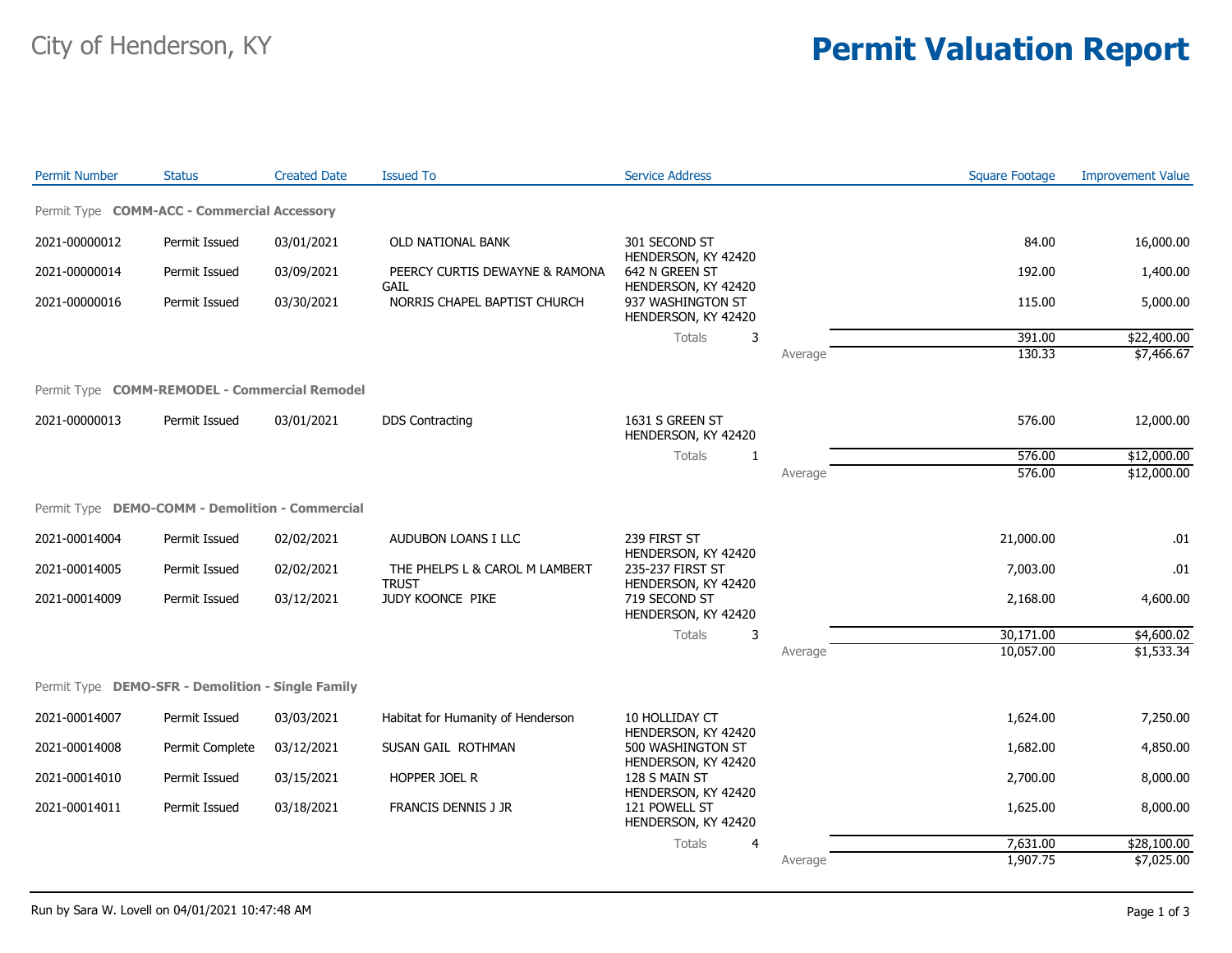## City of Henderson, KY **Permit Valuation Report**

| <b>Permit Number</b> | <b>Status</b>                                 | <b>Created Date</b> | <b>Issued To</b>              | <b>Service Address</b>                                          |         | <b>Square Footage</b> | <b>Improvement Value</b> |
|----------------------|-----------------------------------------------|---------------------|-------------------------------|-----------------------------------------------------------------|---------|-----------------------|--------------------------|
|                      | Permit Type MH-NEW - Manufactured Home New    |                     |                               |                                                                 |         |                       |                          |
| 2021-00010002        | Permit Issued                                 | 03/05/2021          | <b>TAYLOR THOMAS EUGENE</b>   | 2724 BROWNS DR<br>HENDERSON, KY 42420                           |         | 784.00                | 46,000.00                |
|                      |                                               |                     |                               | Totals<br>1                                                     |         | 784.00                | \$46,000.00              |
|                      |                                               |                     |                               |                                                                 | Average | 784.00                | \$46,000.00              |
|                      | Permit Type SFR-ACC - Single Family Accessory |                     |                               |                                                                 |         |                       |                          |
| 2021-00005009        | Permit Issued                                 | 02/25/2021          | <b>JANDA MAYS</b>             | 801 FIFTH ST<br>HENDERSON, KY 42420                             |         | 240.00                | 5,000.00                 |
| 2021-00005015        | Permit Issued                                 | 03/17/2021          | LESLIE M HUNN                 | 227 S HOLLOWAY ST<br>HENDERSON, KY 42420                        |         | 252.00                | 1,350.00                 |
| 2021-00005016        | Permit Issued                                 | 03/18/2021          | NELSON REBECCA ANN            | 511 FAIR ST<br>HENDERSON, KY 42420                              |         | 336.00                | 8,400.00                 |
| 2021-00005018        | Permit Issued                                 | 03/22/2021          | PRIEST KIP L & CHRISTY M      | 928 FIRST ST                                                    |         | 160.00                | 1,000.00                 |
| 2021-00005021        | Permit Issued                                 | 03/25/2021          | STEWART THOMAS C & MICHAL J   | HENDERSON, KY 42420<br>925 FRONTIER DR                          |         | 288.00                | 6,000.00                 |
| 2021-00005022        | Permit Issued                                 | 03/26/2021          | WAIDE E & MELISSA S WILLIAMS  | HENDERSON, KY 42420<br>7158 AIRLINE RD                          |         | 168.00                | 5,000.00                 |
| 2021-00005023        | Permit Issued                                 | 03/26/2021          | MCNARY KENNETH D & TAMMY RENA | HENDERSON, KY 42420<br>503 PLUM ST                              |         | 200.00                | 1,000.00                 |
| 2021-00005024        | Permit Issued                                 | 03/29/2021          | MATTHEW L & AMBER M CONVILLE  | HENDERSON, KY 42420<br>525 BLUE HERON LN<br>Henderson, KY 42420 |         | 650.00                | 40,000.00                |
|                      |                                               |                     |                               | 8<br>Totals                                                     |         | 2,294.00              | \$67,750.00              |
|                      |                                               |                     |                               |                                                                 | Average | 286.75                | \$8,468.75               |
|                      | Permit Type SFR-ADD - Single Family Addition  |                     |                               |                                                                 |         |                       |                          |
| 2020-00005109        | Permit Issued                                 | 12/16/2020          | Steve Wheatly                 | 901 WATSON LN                                                   |         | 400.00                | 9,000.00                 |
| 2021-00005011        | Permit Issued                                 | 03/09/2021          | KIETZMAN CHAD & ASHLEY        | HENDERSON, KY 42420<br>906 E KNIGHT CT                          |         | 375.00                | 30,000.00                |
| 2021-00005012        | Permit Issued                                 | 03/09/2021          | ANTHONY L AND DEBORA SAMPLES  | HENDERSON, KY 42420<br>1319 S MAIN ST<br>Henderson, KY 42420    |         | 243.00                | 15,000.00                |
|                      |                                               |                     |                               | 3<br>Totals                                                     |         | 1,018.00              | \$54,000.00              |
|                      |                                               |                     |                               |                                                                 | Average | 339.33                | \$18,000.00              |